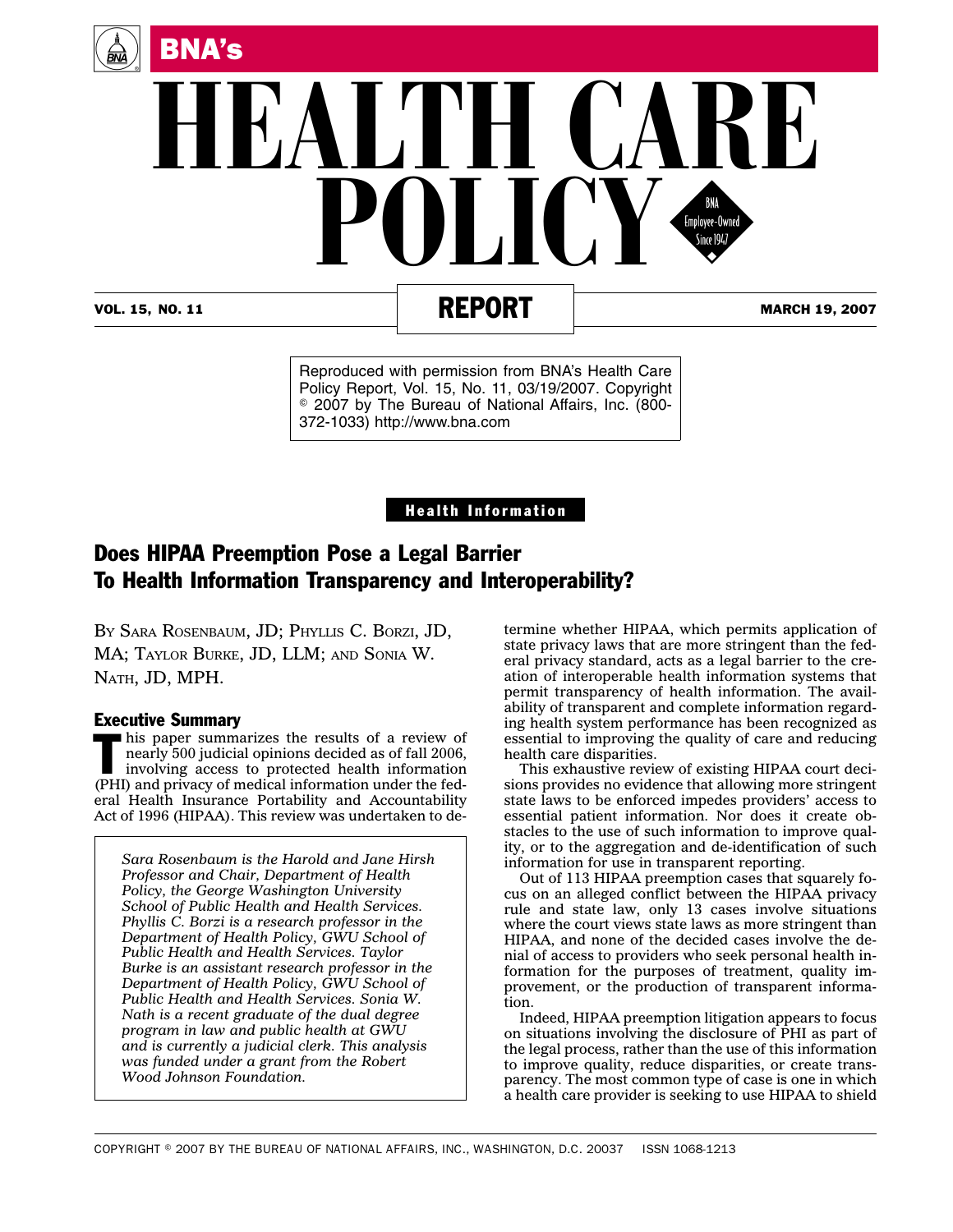PHI from disclosure or to obtain PHI to defend himself or herself in malpractice or tort liability litigation. There is no evidence that more stringent state privacy laws are precluding health care providers either from securing essential information at the point of treatment or from participating in health information transparency programs. Even in the few cases where state law has been found to be more stringent than the federal HIPAA privacy standard, courts uniformly underscore the power of providers to control data disclosure within the existing HIPAA framework without violating state law.

If anything, HIPAA—far from being undermined by the continued vitality of more stringent state laws permits covered entities to substitute their own uniform policies for variable state disclosure laws. If covered entities desire to disclose the requested PHI, they generally can do so, either by adopting a disclosure policy that permits disclosure, by observing a state reporting requirement, or by exercising an exception to a state privilege law. Based on the cases under HIPAA to date, covered entities that do not want to disclose information stand an excellent chance of persuading a court that HIPAA classifies most disclosures as permitted and therefore, the decision to disclose is up to the entity. Whether covered entities understand or acknowledge their power to determine health information transparency and establish such norms is doubtful at this point, given the extensive litigation seeking clarification of duties and rights of covered entities under HIPAA.

Ultimately, states may desire to achieve greater uniformity where personal health information privacy standards are concerned. But the HIPAA preemption cases decided to date suggest that a federal effort to legislatively preempt state privacy standards would have limited relevance to the development of interoperable information systems or systems in which health information transparency is integral to quality improvement. Moreover, such an effort to preempt all state laws relating to privacy of individually identifiable medical information could mire the federal government deeply into questions of how the states' legal processes work and interfere with long-established state civil and criminal procedural rules regarding the disclosure of data in relation to malpractice and other liability claims.

#### Introduction

This analysis, part of the Robert Wood Johnson Foundation's ''Legal Barriers to Health Information'' project, examines the preemption provisions of HIPAA. Specifically, this analysis evaluates the extent to which HIPAA preemption poses a legal barrier to secure and  $interoperable<sup>1</sup>$  health information systems that can support quality improvement while also advancing the broad policy goal of public reporting of aggregated, deidentified data measuring progress in improving health care quality and reducing health care disparities.

The evidence reviewed in this analysis consists of nearly 500 judicial decisions decided as of November 2006 involving the HIPAA Privacy Rule. Of these cases, 113 involved interpretation of the HIPAA Privacy Rule as it relates to state laws governing personal health information.

Following a discussion of the background underlying this issue and the research methodology used to conduct our review, we examine cases that have focused on the issue of ''HIPAA preemption''—that is the provisions in HIPAA that address the relationship between the minimum federal standards governing the use and disclosure of certain individually identifiable health information (''protected health information'' or ''PHI'') and state laws.

HIPAA creates federal legal preemption of state laws that are ''contrary to'' HIPAA's privacy ''floor,'' while simultaneously saving from preemption state laws that establish ''more stringent'' privacy rights for individuals. However, misunderstandings about the breadth, scope, and content of HIPAA's basic rules, and the flexibility that covered entities have to design their own privacy policies appear to contribute to the perception that HIPAA and its preemption provisions may impede the development of interoperable and transparent health care information systems.

Finally, we conclude this analysis with a discussion of the implications of our findings for health information system transparency and interoperability.

## **Background**

*An Overview of HIPAA and its Preemption Provisions*

Enacted in 1996, HIPAA was a far-reaching law with multiple aims, including improving health insurance portability, reducing health care fraud, and promoting the quality and efficiency of health care through administrative simplification and computerization of health care information.<sup>2</sup> Recognizing the compelling need to protect the privacy and security of personal health information in an era of electronic information transfer, Congress instructed the secretary of health and human services to develop regulatory standards. Following a lengthy public comment period, the secretary issued the final Privacy Rule, $3$  which became final after a two-year

 $<sup>1</sup>$  As defined in a 2006 Executive Order issued by President</sup> Bush, the term "interoperability" means ". . .the ability to communicate and exchange data accurately, effectively, securely, and consistently with different information technology systems, software applications, and networks in various settings, and exchange data such that clinical or operational purpose and meaning of data are preserved and unaltered.'' *Executive Order: Promoting Quality and Efficient Health Care in Federal Government Administered or Sponsored Health Care Programs*, (Aug. 22, 2006), available at [www.whitehouse.gov/news/releases/2006/08/20060822-2.html](http://www.whitehouse.gov/news/releases/2006/08/20060822-2.html) (Accessed Nov. 8, 2006).

<sup>2</sup> *See generally* Deborah F. Buckman, *Validity, Construction, and Application of Health Insurance Portability and Accountability Act of 1996 (HIPAA) and Regulations Promulgated Thereunder*, 194 A.L.R. Fed. 133 (2004). <sup>3</sup> DHHS issued a proposed Privacy Rule for public comment

on Nov. 3, 1999, and, after receiving and responding to more than 52,000 comments, issued a final Privacy Rule on Dec. 28, 2000 (65 Fed. Reg. 82462). After the new Bush administration took office, in March, 2002, DHHS proposed and released for public comment modifications to the final Privacy Rule. After reviewing the additional 11,000 comments, modifications were published in final form on Aug. 14, 2002 (67 Fed. Reg. 53182). An unofficial version of the HIPAA Administrative Simplification Regulation Text, 45 CFR Parts 160, 162, and 164, as amended through Feb. 16, 2006 (which includes the current version of both the Privacy and Security Rules) is available at <http://dhhs.gov/ocr/hipaa/finalreg.html> (Accessed Nov. 22, 2006).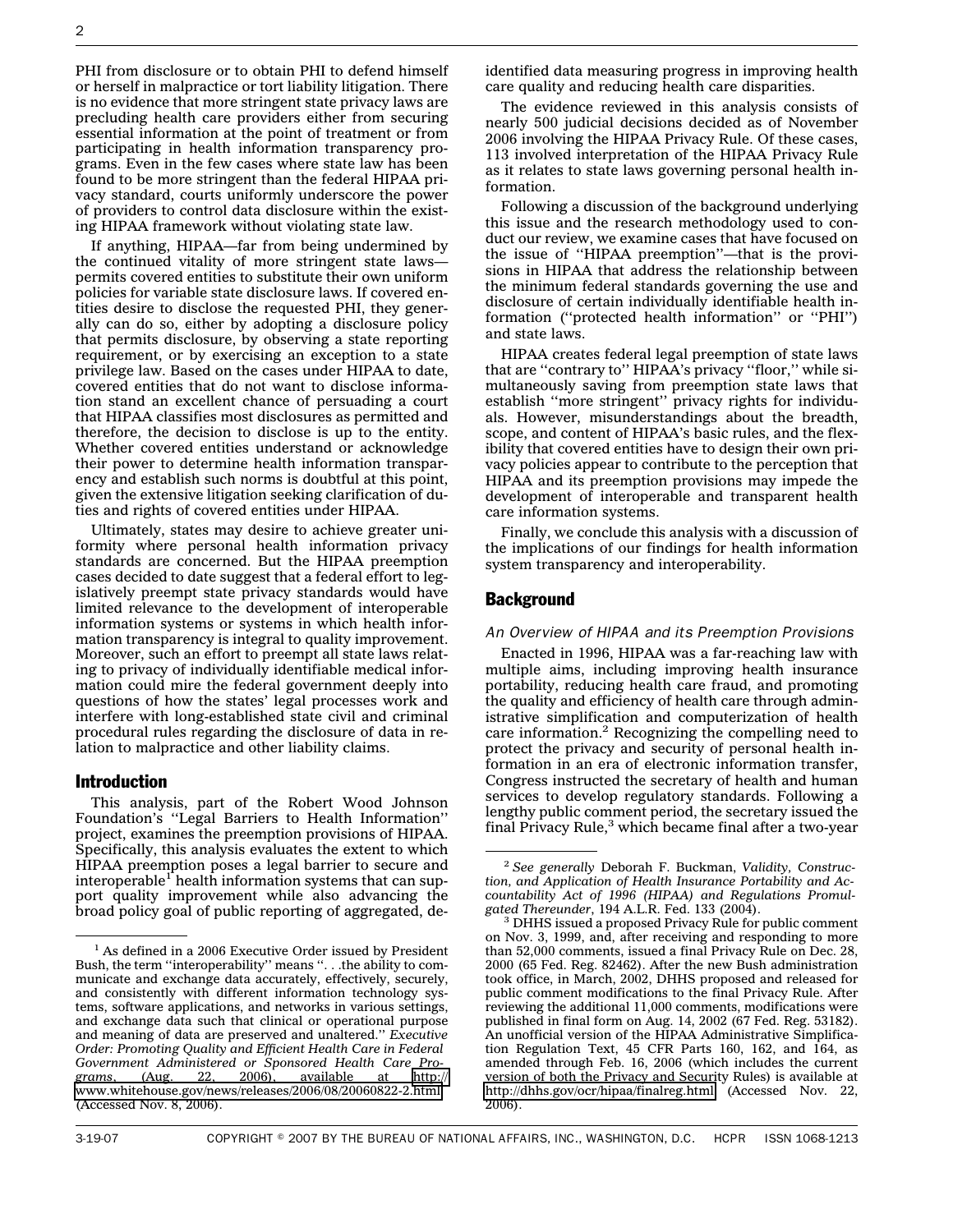transitional compliance period.4 The Rule is primarily enforced by the Office for Civil Rights (OCR) within the Department of Health and Human Services (DHHS). Having overcome a series of legal challenges, the Privacy Rule today provides a basic national legal framework for patient health information privacy.<sup>5</sup>

Under the HIPAA framework, protected health information (PHI) is specifically defined and generally protected.<sup>6</sup> At the same time, however, PHI can be disclosed and transmitted through secure and interoperable electronic systems for a number of federally defined purposes, including treatment, payment, and health care operations, without written patient authorization.7 Aggregated and de-identified health information also can be used in a variety of ways that advance public understanding of the quality of health care and the process of quality improvement.8 In addition, the Privacy Rule specifies a number of ''public health and benefit activities'' that permit access to PHI by public health and public safety agencies, without written patient authorization and in clearly defined circumstances.<sup>9</sup> Sanctions can be imposed by the federal government for Privacy Rule violations,  $10^6$  but the law creates no private right of action for individuals to enforce federal protections or redress potential privacy violations.<sup>11</sup>

As with most laws grafted onto a complex and preexisting legal field, the HIPAA Privacy Rule functions as part of a broad body of law governing information privacy.12 Indeed, health information privacy is one of the premier examples of the nation's intricate federal legal framework, blending together centuries-old judicial common law traditions with federal and state constitutional provisions and statutory law.<sup>13</sup> The HIPAA Privacy Rule is simply the latest and best-known arrival on the privacy law scene.

The sheer breadth and scope of health information law obviously can create legal uncertainty, a phenomenon that the health care system has lived with for decades. To begin to reduce some of this uncertainty and

<sup>12</sup> D. Solove, M. Rotenberg and P. Schwartz, *Information* 

3

to foster greater uniformity, HIPAA essentially establishes a roadmap toward reconciling the legal diversity in the health information arena. This roadmap operates as follows: HIPAA generally preempts state laws that are ''contrary to'' its standards. At the same time, the law also specifies that HIPAA privacy standards do:

*not* supersede a contrary provision of state law, if the provision of state law imposes requirements, standards, or implementation specifications that are *more stringent than* the requirements, standards, or implementation specifications imposed under the regulation.<sup>14</sup> [emphasis added].

This legislative structure thus establishes a standard for determining when federal HIPAA standards are preemptive (i.e., when its standards take precedence over state law) and when they are not. Unlike the betterknown and broader preemption provisions found in the Employee Retirement Income Security Act (ERISA), HIPAA does not simply sweep away all state laws that may somehow ''relate to'' the subject matter addressed by HIPAA.<sup>15</sup> Instead, HIPAA preempts only those state laws that are ''contrary to'' federal health information privacy standards, while preserving more protective state laws that may exist. Put another way, HIPAA establishes *a federal floor, but not a federal ceiling*, on personal health information privacy law. This approach to preemption has been upheld as a valid exercise of Congress's commerce clause powers and as not unconstitutionally vague.<sup>16</sup>

#### *Revisiting HIPAA Preemption as Part of Health Information Technology Adoption Initiatives*

Over the past decade, as interest has intensified in the creation of interoperable health information systems that can improve the quality of information and create greater information transparency, both public and private policymakers increasingly have focused on the actual and perceived legal barriers to achieving such a goal. Among the numerous actual and perceived legal barriers attracting policymakers' attention<sup>17</sup> have been possible barriers associated with the diffusion and uses of health information technology, including the adoption of the technology and its various uses.

In some cases, careful examination of the law has shown evidence of a possible, actual legal barrier, and steps have been taken to remove the barrier. A good example of this phenomenon is Congress's decision in 2003 (followed by HHS implementation two years later) of special ''safe harbors'' to protect the sharing of health information technology under certain circumstances.<sup>18</sup>

<sup>4</sup> ''Covered entities'' were required to comply by April 14, 2003. Small health plans were given an additional year to com-<br>ply (April 14, 2004).<br> $\frac{5 \text{ } \text{Seq}}{2}$  Association of American Physicians and Guerrence

ply (April 14, 2004). <sup>5</sup> *See Association of American Physicians and Surgeons, Inc. v. U.S. Dep't of Health and Human Services*, 224 F. Supp.2d 1115, 194 A.L.R. Fed. 711 (S.D. Tex. 2002), *aff'd*

<sup>&</sup>lt;sup>6</sup> 45 CFR § 160.103.<br>
<sup>7</sup> 45 CFR § 164.502(a)(1)(ii) and 45 CFR § 164.506.<br>
<sup>8</sup> 45 CFR § 164.512(b)<br>
<sup>9</sup> 45 CFR § 164.512 (b)<br>
<sup>10</sup> 42 U.S.C. § 1320d-5 and 6.<br>
<sup>11</sup> Although numerous federal district courts have rejected the proposition that HIPAA created a private right of action allowing individual suits to enforce the Privacy Rule, the first appellate decision affirming that principle recently was handed down by the U.S. Court of Appeals for the Fifth Circuit. *See Acara v. Banks*, 470 F.3d 569 (5th Cir. 2006).

*Privacy Law* (Aspen Pub. 2006). <sup>13</sup> J. Hodge and K. Gostin, Challenging Themes in American Health Information Privacy, and the Public's Health: Historical and Modern Assessments; 32 J.L. Med. And Ethics 670 (Winter, 2004) ; A.C. Breckenridge, *The Right to Privacy* (Lincoln: University of Nebraska Press, 1970); R.R. Faden, T.L. Beauchamp, in collaboration with N.M.P. King, A History and Theory of Informed Consent (New York: Oxford University Press, 1986).

 $14$  In HIPAA, Congress added a new Section 1178(a) to Part C of Title XI of the Social Security Act that addresses preemption by describing this relationship between federal and state law. However, the most critical language addressing preemption in the privacy context is the language cited above in Section 264(c)(2) of HIPAA itself and incorporated by reference in new Section 1178(a)(2)(B) of the Social Security Act.<br><sup>15</sup> ERISA § 514(a).<br><sup>16</sup> *See South Carolina Medical Ass'n v. Thompson,* 327 F.3d

<sup>346 (4</sup>th Cir. 2003*)*, cert. denied, 124 S. Ct. 464 (U.S. 2003). <sup>17</sup> *See* Sara Rosenbaum et al., ''Charting the Legal Environment of Health Information,'' The Robert Wood Johnson Foundation, 2005, available at<http://www.healthinfolaw.org> (Ac-

cessed Jan. 7, 2007).  $18 \text{ For example, this legal problem was addressed (at least } \frac{18}{3}$ in part) by recently finalized Stark and anti-kickback safe har-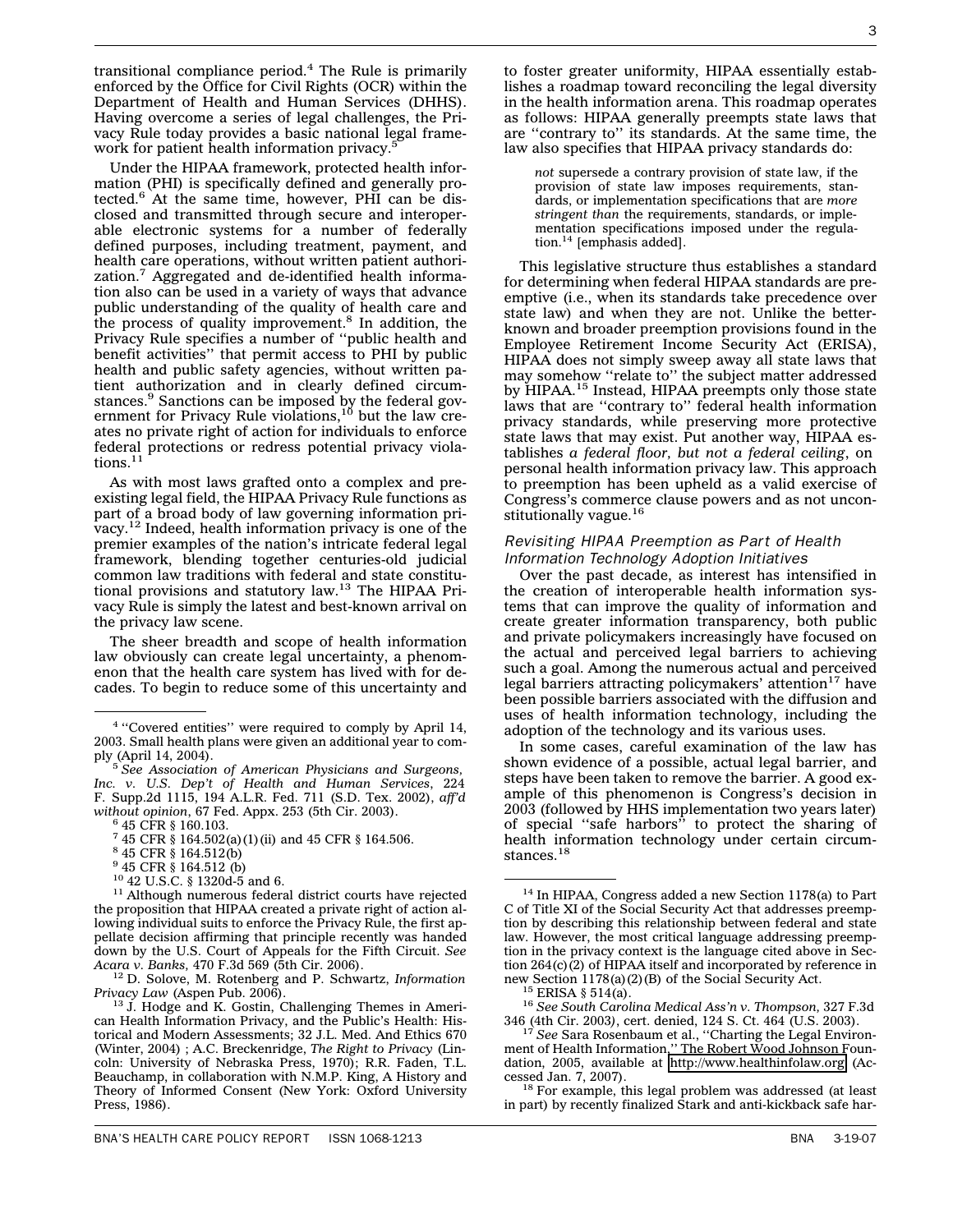In other cases, research may show that legal barriers are more perceived than real; in these situations, clarification regarding how law should be applied to new situations may help reduce perceived legal barriers to the full and transparent use of health information. For example, a recent analysis found no actual federal legal barriers to the collection, analysis, and disclosure of racial and ethnic data in health care quality improvement, and recommended the development of clear federal guidance regarding the permissible uses and disclosures of race and ethnicity data as part of broad quality improvement efforts.19

In the area of interoperability and the full disclosure of aggregated and de-identified performance data, law once again has emerged as a perceived barrier. The basis for this concern is that more stringent state privacy might somehow prohibit the sharing of health information permitted by HIPAA or the use of such information to develop appropriate public sources of information about system performance.

This concern has led to recent federal legislative proposals that would begin to move U.S. health information law toward a more uniform and standardized vision of privacy. The legislation would accomplish this goal by developing and implementing federal standards to establish *both a legal floor and ceiling* on health information privacy. This movement toward uniformity of health information privacy law can be seen in the two leading measures considered but not enacted during the  $10\overline{9}$ <sup>th</sup> Congress: the "Wired for Health Care Quality" Act,"  $(S. 1418)^{20}$  which passed the Senate in November 2005; and the "Health IT Promotion Act," (H.R. 4157),  $21$ which passed the House in 2006. Both pieces of legislation reflect a concern that the goals of uniform interoperability and transparency would somehow be incompatible with stricter state privacy laws.<sup>22</sup>

was sponsored by Sen. Michael Enzi (R-Wyo.).<br><sup>21</sup> The House bill, "Health IT Promotion Act," was co-

sponsored by Rep. Nancy Johnson (R-Conn.) and Nathan Deal (D-Ga.). The bill was marked up by both the Committee on Ways and Means and the Committee on Energy and Com-

merce. <sup>22</sup> *Health Information Technology: Hearing Before the House Comm. on Ways and Means*, Statement of the American College of Physicians, 109th Cong. (April 6, 2006); *Health Information Technology: Hearing Before the House Comm. on Ways and Means*, Statement of Don E. Detmer, M.D., president and chief executive officer of the American Medical Informatics Assn., 109th Cong. (July 27, 2005); *Health Information Technology: Hearing Before the House Comm. on Ways and Means*, Statement of Allen Weiss, M.D., president of Naples, Fla. Community Hospital Health Care Systems, 109th Cong. (July 27, 2005); *Health Information Technology: Hearing Before the Senate Commerce Comm.*, Statement of Peter Basch, M.D., 109th Cong. (June 30, 2005). Review of this testimony reflects the possibly widespread perception that HIPAA's preemption structure creates barriers to interoperability; yet despite the fact that this concern is frequently asserted, evidence to support the assertion has not been advanced. Similarly, a recent report by the Government Accountability Office (GAO) criticizes the DHHS for not moving more quickly to create a

Thus, the Senate measure, in reaffirming the current<br>HIPAA preemption statute,<sup>23</sup> also would have required recommendations regarding uniform national policies for the ''protection of health information through privacy and security practices."<sup>24</sup> The House bill similarly reaffirmed the current HIPAA privacy standard while also providing for a study of state privacy laws. $25$  The House bill also required the HHS secretary to propose, and Congress to consider, legislation ''providing for greater commonality" among federal and state law<sup>26</sup> in order:

to ensure the availability of health information necessary to make medical decisions at the location in which the medical care involved is provided....

In this regard, the House measure reflects legislative concern that state health information privacy law may be acting as a barrier to the use and disclosure of health information for quality and safety purposes and may impair access to information at the point of service. To the extent that state laws ultimately are determined to pose such problems, the House legislation would encourage further legislative consideration of federal law as a means of achieving "commonality."<sup>27</sup>

Indeed, a recently issued report by the GAO criticizes DHHS for not moving more quickly to create a national legal approach to privacy.<sup>28</sup> The report presumably buttresses the view of the congressional supporters of a national privacy standard. Yet both the congressional supporters and the GAO appear to presume the validity of the concerns expressed by representatives of various

clarified Congress's powers under the commerce clause to establish uniform requirements related to health care practice. See *e.g., Gonzales v. Oregon*, 126 S. Ct. 904 (2006) (holding that although the Attorney General had exceeded his power in proscribing physician-assisted suicide under Oregon law, Congress does have the constitutional power to regulate the practice of medicine); *Gonzales v. Raich*, 545 U.S. 1 (2005), 125 S. Ct. 2195 (concluding that even though plaintiff's conduct was completely intra-state and involved state-sanctioned medical activities, the commerce clause nonetheless vests Congress with the power to reach purely personal and intra-state conduct). *See also* George J. Annas, ''Congress, Controlled Substances, and Physician-Assisted Suicide—Elephants in Mouseholes,'' *NEJM* 354 1079-1084 (March 6, 2006); Lawrence O. Gostin, POWER, DUTY, AND RESTRAINT. New York: Oxford University Press, 2003. <sup>28</sup> Government Accountability Office, ''Health Information

Technology: Early Efforts Initiated by Comprehensive Privacy Approach Needed for National Strategy.'' GAO-07-238 (January 2007).

bor regulations. *See* 71 Fed. Reg. at 45110 (anti-kickback safe harbors) and at 45140 (Stark exceptions) (Aug. 8, 2006), effec-

tive Oct. 10, 2006. <sup>19</sup> *See* Sara Rosenbaum et al., ''The Legality of Collecting and Disclosing Patient Race and Ethnicity Data,'' The Robert Wood Johnson Foundation, 2006, available at [http://](http://www.healthinfolaw.org) [www.healthinfolaw.org](http://www.healthinfolaw.org) (Accessed Jan. 7, 2007).<br><sup>20</sup> The Senate bill, ''Wired for Health Care Quality Act,''

national legal approach to privacy, assuming, without citing any evidentiary support apart from the statements made by representatives of various interested parties, that the current system of a federal HIPAA privacy floor supplemented by state laws that are more stringent than HIPAA is a barrier to the creation of a nationwide interoperable system for heath information exchange. Government Accountability Office, ''Health Information Technology: Early Efforts Initiated by Comprehensive Privacy Approach Needed for National Strategy.'' GAO-07-238 (January 2007).<br><sup>23</sup> S. 1418 § 4: "Nothing in this title shall be construed to af-

fect the scope or substance of . . . section 264 of the Health Insurance Portability and Accountability Act of 1996. . . ."

 $24$  S. 1418 § 2, as it passed the Senate, added a new Section 2903(c) to the Public Health Service Act (42 U.S.C. 201, et seq.).<br><sup>25</sup> H.R. 4157 § 102(2), as it passed the House.<br><sup>26</sup> H.R. 4157 § 205, as it passed the House.<br><sup>27</sup> In recent years the United States Supreme Court has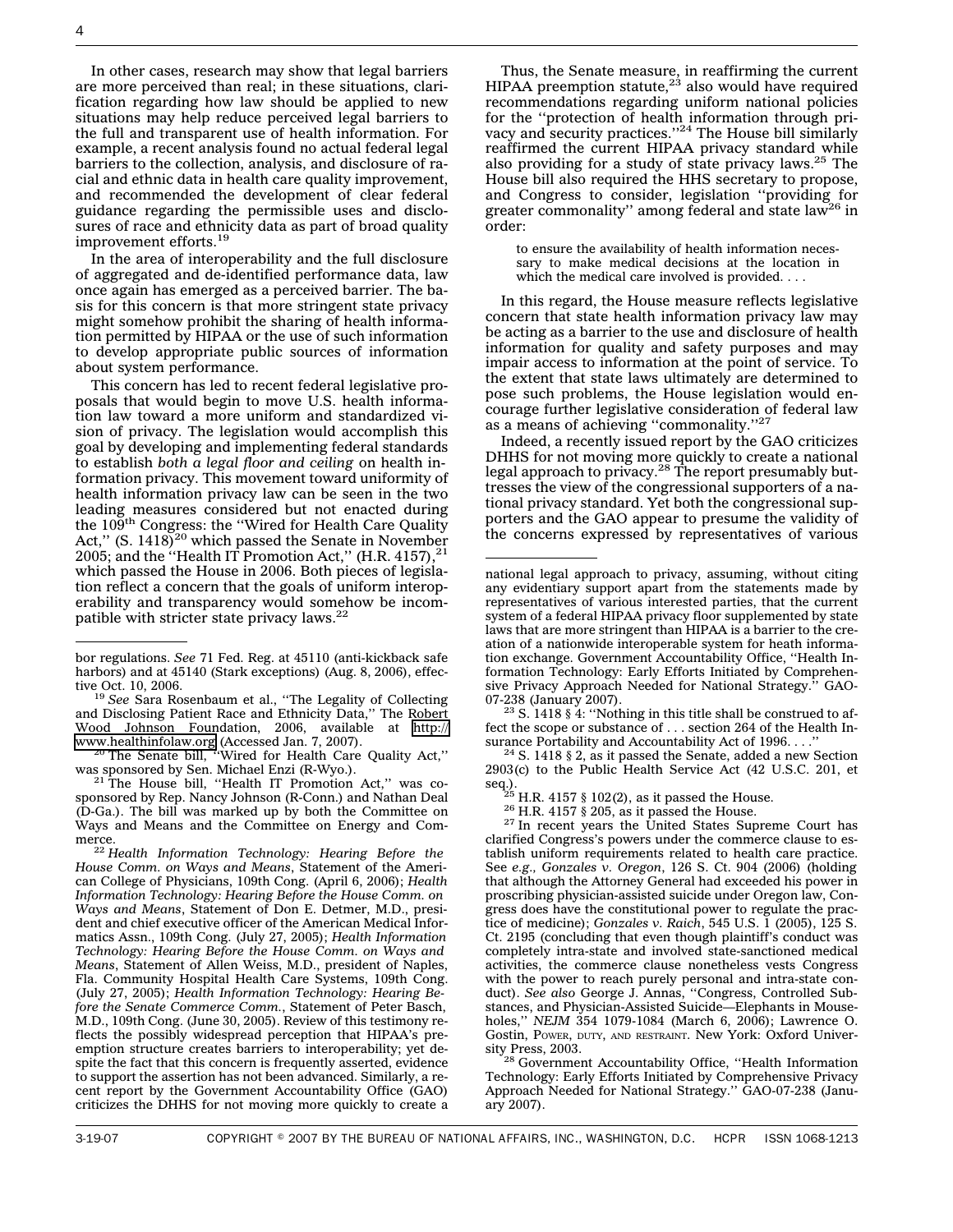interested parties that the current HIPAA preemption structure poses a barrier to the creation of a nationwide interoperable system for health information exchange, even though an evidentiary basis for this proposition has yet to be established.

Because of this congressional concern regarding the potential effects of more stringent state laws on the development of interoperable systems that also can produce a high and appropriate level of health information transparency, this project was undertaken. Its purpose was to analyze existing case law in the wake of the HIPAA statute and ensuing Privacy Rule, to determine the extent to which state privacy law may curtail the proper flow of PHI for quality and safety purposes.

## Study Methods

This analysis involves a systematic review of all reported federal and state court cases decided between 1996 and 2006 involving the interpretation of state privacy law in relation to HIPAA. Although legal decisions are far from the only means of measuring the possible effects of law, judicial decisions represent a valuable window onto the world in two respects; first as a source of evidence about the existence of a problem, and second, as evidence of how the health care system understands the sources of powers and constraints within which it operates.<sup>29</sup>

Lawyers with extensive experience in health law generally, and HIPAA in particular,<sup>30</sup> undertook a legal scan of all reported federal and state court decisions in which the term "HIPAA" or "Health Insurance Portability and Accountability Act'' or ''Health Insurance Portability and Accountability Act of 1996'' appeared. The scan was conducted utilizing standard legal research data bases and yielded 479 cases as of Nov. 21, 2006.

Each case that included any of these search terms at least once was then examined and categorized in accordance with a series of review criteria designed to determine the following: (a) the parties and the nature of the underlying dispute; (b) whether the dispute involved HIPAA preemption—that is, a conflict between the HIPAA disclosure standard and an arguably ''contrary'' or ''more stringent'' state law; and (c) whether the court addressed the ''merits'' of the HIPAA preemption claim (i.e. whether the court in fact had to determine if the state law was indeed ''contrary'' to or ''more stringent'' than the HIPAA disclosure standard).

The research team was especially interested in cases in which ''more stringent'' state laws may have prevented health care providers from obtaining access to patient information at the point of service. For purposes of our detailed analysis, the relevant cases were those that involved the allegation of a conflict between HIPAA and state law, thereby compelling a judicial preemption analysis. These cases then were assessed for their results, which were tabulated in the aggregate and further analyzed for their specific approach to the question of HIPAA preemption and state law.

A total of 479 cases fell within the scope of the analysis. The actual number of cases included in the subsequent preemption scan ultimately was reduced to 446 once duplication of decisions related to appeals and case consolidations were taken into account. Of these 446 cases, 333 were discarded because they raised no conflict between HIPAA and state law. Most of the discarded cases presented the question of HIPAA's constitutionality, whether HIPAA afforded individuals a private right of action to enforce HIPAA's protections, $31$  or whether the secretary possessed the authority to promulgate the Privacy Rule. The remaining discarded cases addressed other sections of HIPAA not relevant to this analysis.

The remaining 113 cases, in which a potential conflict between HIPAA and state law was presented, then were categorized by the case domain, the underlying claim, the type of information sought, the types of entities involved, and whether the court concluded that state law, federal law, or both governed the dispute in light of the facts and the nature of the state law at issue.

## Findings

#### *The Key Characteristics of HIPAA Preemption Cases*

In General

The single most important finding to emerge from this analysis is that to date, no HIPAA preemption case involves an effort by a health care provider to remove a state law barrier that is perceived as posing a barrier to access to or use of health information at the point of treatment. The implications and possible underlying reasons for this finding, which appears to contradict a central underlying assumption of the 2006 House legislation (i.e., the potential for state laws to act as legal barriers to provider access to patient safety and health care quality information), will be discussed in the Conclusion.

Second, of nearly equal importance, the underlying conflicts that appear to be driving disputes involving the relationship between state laws and the HIPAA privacy rule *appear to focus on the disgorgement of information as part of the legal process rather the use of information to improve quality, reduce disparities or create transparency.* That is, the principal *case domain* is a dispute regarding access to PHI as part of the legal process, rather than its use to advance quality and transparency. Indeed, because the operation of the legal system functions as the principal case domain, covered entities (including health care providers) are the most common party to the dispute; their most common posture is as defendants invoking the HIPAA Privacy Rule as a defense to a request for the disclosure of patient data in liability lawsuits brought against them. In a number of cases, health care providers may be in the position of plaintiffs attempting to secure access to PHI held by a non-patient third party.

#### Case Domains

The principal case domains are shown below in Figure 1.

#### Types of Underlying Claims

The relevant HIPAA cases concern many specific types of underlying claims that relate to the use or dis-

<sup>29</sup> William M. Sage, Judicial Opinions Involving Health Insurance Coverage: Trompe L'Oeil or Window on the World? 31 *Ind. Law Rev*. 4972 (1998). <sup>30</sup> Professor Phyllis C. Borzi, one of the lawyers involved in

this review, was under contract with the United States Department of Health and Human Services during 1999 and 2000, to assist in evaluating the public comments on the proposed Privacy Rule and examining policy and legal options that led to the promulgation of the final HIPAA rule in 2000.

<sup>31</sup> HIPAA does not provide for a private right of action. *See Acara, supra* note 10.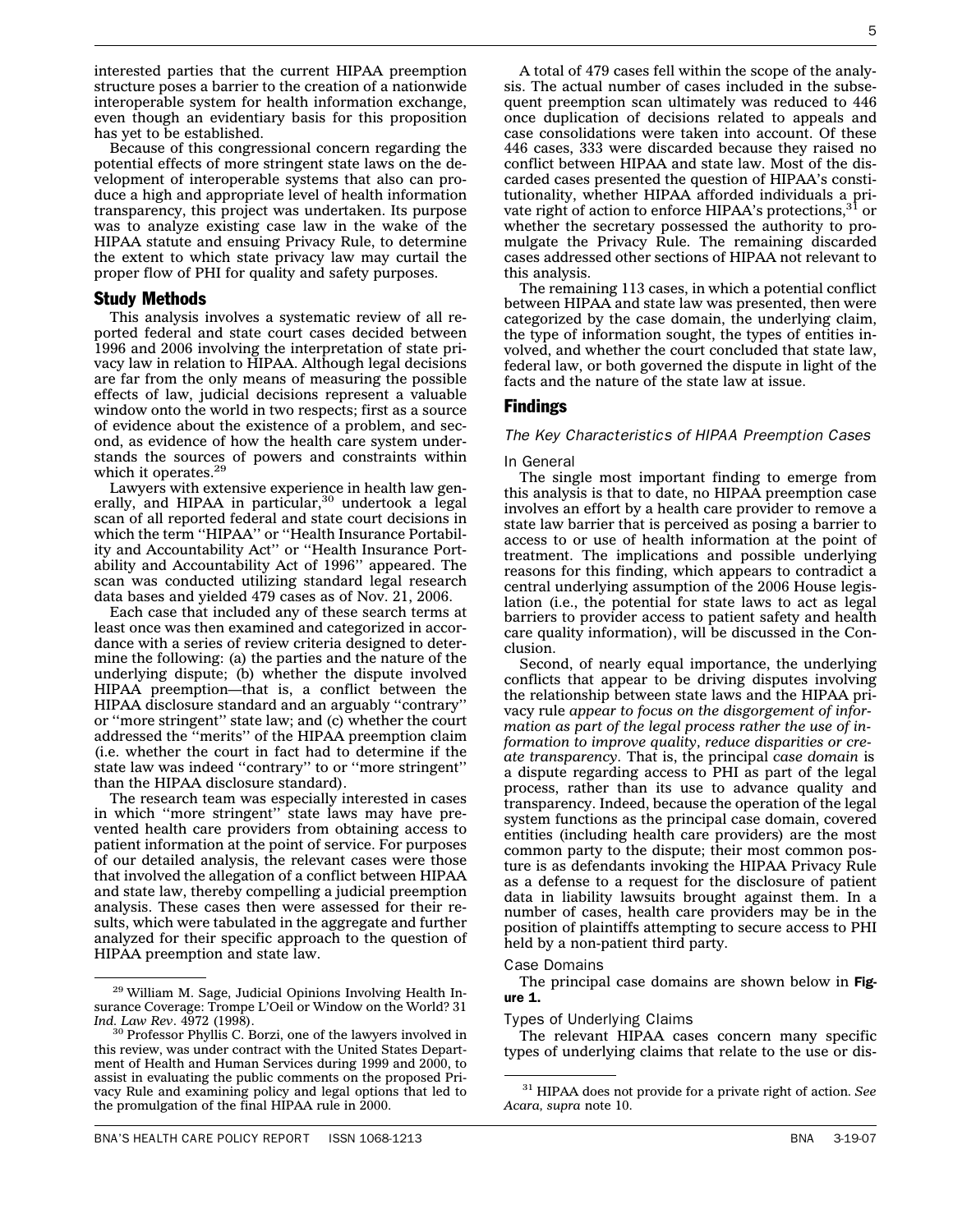



closure of health information within the operation of the legal process. Figure 2 underscores the rich array of legal claims in which access to health information is sought for a variety of reasons and becomes central to the dispute.

Figure 2



Types of Covered Entities Involved in HIPAA Preemption Cases

Because they possess the PHI at issue, or seek the PHI for defensive purposes in malpractice cases, covered entities always will be involved in the Privacy Rule cases in some capacity. Although not always an actual litigant in the dispute, the covered entity, at the very least, is awaiting judicial direction as to the disposition of the PHI it possesses. Figure 3 illustrates both the types of covered entities holding the PHI at issue, as well as whether the covered entity is seeking to withhold, disclose, or obtain the PHI (for a malpractice defense). Consistent with our finding that the legal process is the principal domain for HIPAA preemption cases, Figure 3 shows that the most common case scenario involves a health care provider attempting to shield information that he or she possess from legal access by the patient or a third party. The most common plaintiffs are not other providers attempting to secure access to health information for use at the point of care, but instead, private individuals, health insurers, providers defending against malpractice, or federal and state public agencies that seek information for reasons related to their underlying claims.

Figure 3



Types of Information Sought

Figure 4 illustrates the broad array of information or PHI that HIPAA cases may involve. By far, the most common type of information is the medical record itself, but often the information concerns evidence from non-treating physicians during the course of litigation, such as depositions and non-treating physician communications.

Careful reading of the preemption cases indicates that courts already are actively engaged in an effort to reconcile federal and state law in order to give life to the HIPAA legislative ''roadmap.''

## The vast majority of HIPAA cases involve the operation of a state's legal process rather than efforts to improve health care quality through access to protected information.

The HIPAA preemption cases largely involve access to PHI as part of civil actions, through court-supervised discovery as well as part of government or insurance investigations. A fair number of cases also involve criminal prosecutions under state or federal law. HIPAA preemption analysis comes into play most directly as courts attempt to reconcile HIPAA's standards with state law standards related to the status and disclosure of evidence in legal proceedings; in other words, at its core, the typical preemption case involves the judicial determination of whether HIPAA alters state law standards governing the disclosure of PHI as part of the legal process.

For example, courts have concluded that HIPAA does not create a new federal substantive right that would protect PHI from disclosure in the normal course of business (i.e., does not create a new, federal physician/ patient privilege). Instead, courts find that HIPAA's impact is to establish specific procedural steps that covered entities must follow in order to use and/or disclose PHI, or more typically, to justify withholding disclosure of such information.<sup>3</sup>

<sup>32</sup> *See In Re Grand Jury Proceedings,* 2006 WL 2831035 (D. Me. Oct. 3, 2006); *Abbott v. Texas Dept. of Mental Health and Mental Retardation*, 2006 WL 2504417 (Tex. App.-Austin Aug.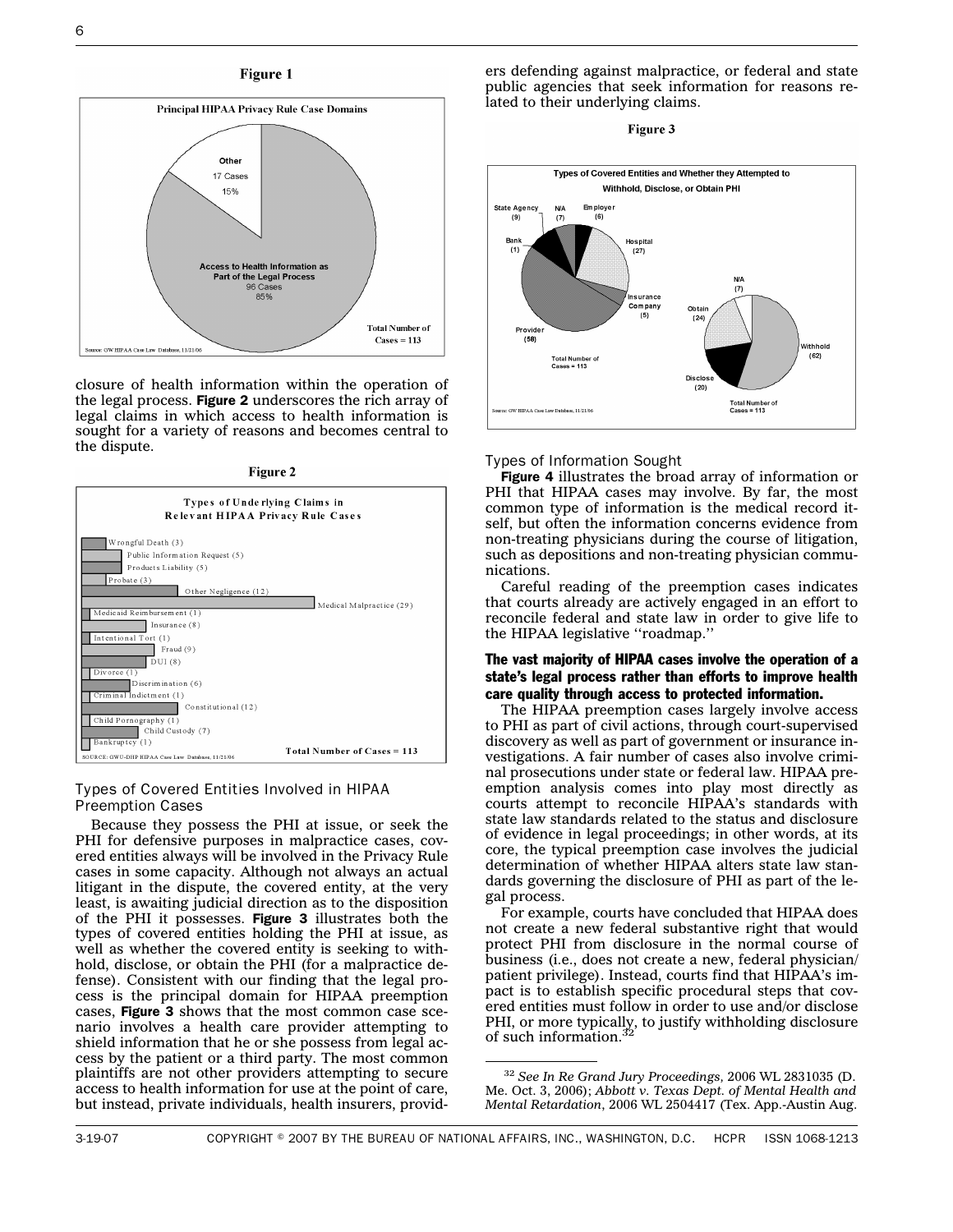Judicial decisions involving HIPAA preemption essentially can be summarized as follows: notwithstanding the widely held perception that HIPAA creates federal disclosure barriers, HIPAA allows entities to set disclosure policies that advance health care quality and transparency and ensure conformance to state disclosure law. The court decisions underscore that not only do covered entities fail to use the flexibility they possess under HIPAA, but even more strikingly, that covered entities do not understand the practical operation of HIPAA.

### A Closer Look at the HIPAA Preemption Decisions

In a typical case scenario, the covered entity holding PHI is confronted with a request or demand for PHI. The covered entity then faces three basic questions under the Privacy Rule: (1) must the PHI be disclosed; (2) may the PHI be disclosed; and (3) is disclosing the PHI prohibited?

Taken together, the decisions underscore the great degree of flexibility accorded covered entities under HIPAA where disclosure of PHI is concerned. More importantly, our review of the existing HIPAA decisions underscores the absence of cases in which a more stringent state law stops a provider disclosure for patient care purposes.

Interestingly, and particularly important for preemption purposes, a clear trend emerges in the cases toward reconciliation of state and federal law in order to avoid precisely the types of conflicts that would unduly burden data exchange. Instead of treating HIPAA and state law as conflicting, the courts overwhelmingly interpret HIPAA so as to enable covered entities to comply with both bodies of law.

HIPAA's rules for disclosure can be classified into two basic categories—required and permitted<sup>33</sup>—and as part of their preemption analysis, the courts focus on applying these two types of disclosures, even if the covered entity has ignored, or appears not to understand, them.

#### Figure 5 summarizes HIPAA's disclosure standards.

The HIPAA preemption cases, taken together, suggest that by far, the most confusing category of disclosures involve permitted disclosures which are ''required by law'' (these include disclosures of PHI required by a state or federal statute, regulation or by a court order). The confusion relates to the fact that *even though the*

# Figure 4

| Type of Information Sought in HIPAA Cases                                                                  |                |
|------------------------------------------------------------------------------------------------------------|----------------|
| 911 tapes                                                                                                  | $\mathbf{1}$   |
| Deposition of non-party treating physician                                                                 | $\overline{1}$ |
| Ex-parte communication with non-party treating physician<br>of the plaintiff                               | 28             |
| Financial records and tax returns of treating physicians                                                   | $\mathbf{1}$   |
| HIV status of a prisoner                                                                                   | 1              |
| Informed consent and participant questionnaires from<br>participants in medical device clinical trials     | $\mathbf 1$    |
| Insurance records                                                                                          | 2              |
| Lead citations issued to property owners                                                                   | 1              |
| Medicaid claims documents that include PHI                                                                 | $\overline{1}$ |
| Medical information in employee personnel file                                                             | $\mathbf{1}$   |
| Medical record                                                                                             | 52             |
| Medicare billing and refund records                                                                        | $\mathbf{1}$   |
| Mental hospital commitment records                                                                         | $\mathbf{1}$   |
| Names and addresses of other patient-witnesses                                                             | 5              |
| Name, justification, type of coverage, and claims history<br>for all people receiving city health benefits | $\mathbf 1$    |
| Paramedic's testimony re defendant's statements made<br>in the course of providing health care treatment   | $\mathbf{1}$   |
| Patient scheduling information                                                                             | $\overline{2}$ |
| Positive results of employee's drug test administered by<br>employer state agency                          | $\mathbf{1}$   |
| Results of a compulsory medical exam for police officers                                                   | $\mathbf{1}$   |
| Statements made to nurses during the course of<br>treatment                                                | $\mathbf{1}$   |
| Statistics regarding allegations of patient abuse at state-<br>run mental health facilities                | 1              |
| Triage time, treatment time, and triage designations for<br>non-party ER patients                          | $\mathbf{1}$   |
| <b>NA</b>                                                                                                  | 7              |
| <b>Total Cases</b>                                                                                         | 113            |
| Source: GWU DHP HIPAA Case Law Database. 11/21/06                                                          |                |

*disclosure is required by state law,* HIPAA permits the entity to decide whether it will comply with state law without first obtaining patient authorization. In other words, a covered entity has the power to invoke HIPAA's federal privacy floor to preempt a state statute mandating disclosure. As a

matter of state law, disclosure is required. As a matter of

HIPAA, disclosure is permissive. HIPAA requires covered entities to adopt written policies and procedures as part of their compliance<br>standards. <sup>34</sup> These policies must explain a covered entity's approach to permitted disclosures. In their decisions, courts do not dwell on (or typically even mention) whether the entity has in fact complied with this HIPAA requirement that the covered entity must have a written disclosure policy, instead they focus on whether the disclosure is required under HIPAA.

#### In reviewing the HIPAA preemption cases, we found *no* cases in which the demand for disclosure involved treatment or payment.

Instead, the cases involve disclosure demands related to the situations shown in Figure  $2$  — demands for information as part of the legal process. The cases involve

<sup>30, 2006);</sup> *Findley v. Findley*, 937 So.2d 912 (La. Ct. App. 2006); *Gendal v. Billotti*, 2006 WL 2135525 (N.Y. Sup. Ct. July 31, 2006); *State v. Siegel*, 136 P.3d 1214 (Or. Ct. App. June 16, 2006); *Bihm v. Bihm*, 932 So.2d 732 (La. Ct. App. 2006); *Boyd v. City and County of San Francisco*, 2006 WL 1390423 (N.D. Cal. May 18, 2006); *Sanders v. St. Charles Hosp. and Rehabilitation*, 820 N.Y.S.2d 846 (N.Y. Sup. Ct. 2006); *Richter v. Mutual of Omaha Ins. Co.*, 2006 WL 1277906 (E.D. Wis. May 5, 2006); *Anderson v. City of New York*, 2006 WL 1134117 (E.D.N.Y. April 28, 2006); *Rice v. Union Central Life Ins. Co.*, 2006 WL 1128223 (D. Idaho April 26, 2006); *Giangiulio v. Ingalls Memorial Hosp.*, 850 N.E.2d 249 (Ill. App. 2006); *Rosales v. City of Bakersfield*, 2006 WL 988605 (E.D. Cal. April 13, 2006); *Armstrong v. Commonwealth of Kentucky*, 2006 WL 1045709 (Ky. Ct. App. March 31, 2006); *State ex rel. Cincinnati Enquirer v. Daniels*, 844 N.E.2d 1181 (Ohio 2006); *In re Stuart G.*, 820 N.Y.S.2d 426 (N.Y. Co. Ct. 2006); *Sunrise Opportunities, Inc. v. Regier*, 2006 WL 581150 (N.D. Ill. March 7, 2006); *Massaro v. Massaro*, 2006 WL 350065 (N.J. Super. App. Div. Feb. 17, 2006). <sup>33</sup> 45 CFR § 164.502(a) et seq. <sup>34</sup> 45 CFR § 164.530(i)(1).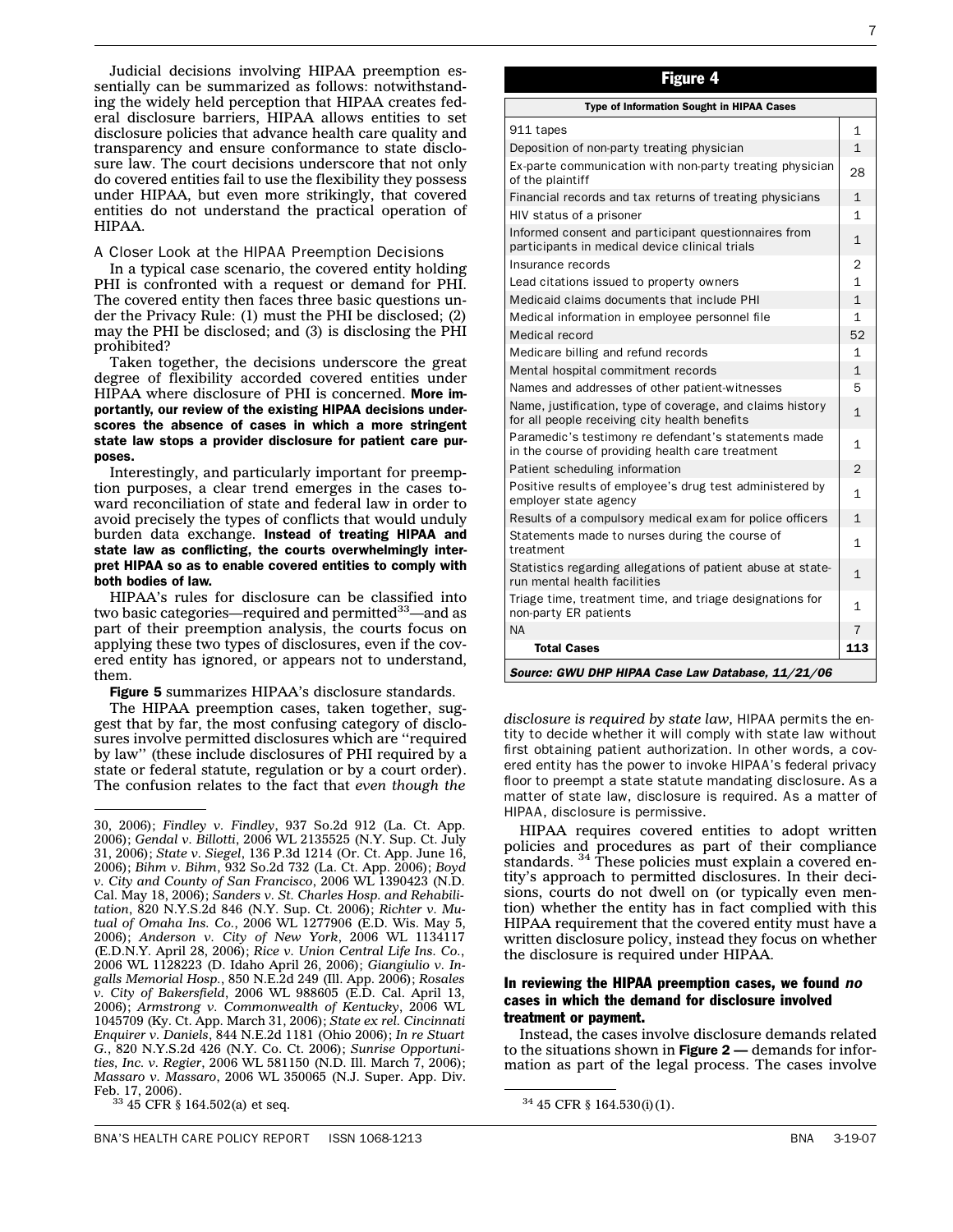

demands for information under a state or federal law, in which a determination must be made as to whether HIPAA permits, requires, or prohibits the disclosure. Even though the disclosure of PHI in the particular situation at issue may be ''required by law,'' under HIPAA's structure, the disclosure remains permissive with the covered entity.35 Virtually every case we examined involved a permitted disclosure under HIPAA, thus illustrating the little-acknowledged fact that HIPAA leaves covered entities with enormous control over information flow, even in legal disclosure cases.

Practically speaking, however, while HIPAA may appear to allow covered entities to decide whether or not they will comply with other requirements of law because HIPAA classifies the ''required by law'' disclosure as permitted, in reality, covered entities that ignore state law requirements do so at their peril. Perhaps it would have been more sensible for the secretary in crafting the HIPAA Privacy Rule to classify these legally required disclosures as ''required,'' but the courts have approached this conundrum by simply noting that nothing in HIPAA precludes the covered entity from complying with both HIPAA and state law. And in most instances, the court leaves the decision of how to reconcile any potential problem with the covered entity, rather than ordering the covered entity to take a particular action.

Ironically perhaps, most of the cases involved health care professionals and institutions that, as covered entities, attempted either to block a disclosure or to secure disclosure from other covered entities in situations *not* involving either treatment or payment. Thus, the heart of the judicial analysis becomes whether HIPAA allows a health care provider to shield the information, even though the relevant state or federal law under which the information is sought is one couched in ''required by law'' terms. The fact that HIPAA's most common use may be by covered entities attempting to shield information is somewhat ironic in view of concern on the part of some policymakers that HIPAA's tolerance of state privacy law would prevent providers from securing information critical to treatment decisions.

Thus, it would appear that HIPAA's most important contribution to the flow of personal health information may lie in the fact that HIPAA empowers covered entities to withhold information whose disclosure previously would have been required by law. In these cases, the HIPAA privacy ''floor'' effectively ensures that, at a covered entity's election, HIPAA can be used to create a shield that can withstand state legal disclosure statutes. Put another way, the overwhelming majority of HIPAA preemption cases involve efforts to reconcile the HIPAA privacy floor with ''contrary'' state statutes that require *disclosure,* rather than efforts to reconcile HIPAA's privacy floor with ''more stringent'' state privacy laws. HIPAA gives covered entities a great deal of power to determine whether they will comply with state disclosure statutes, and covered entities have the power to determine if they will conform their disclosure policies to the laws of the state in which they operate. In these cases, rather than ordering a disclosure, the courts simply point out that the covered entity in question faces no

<sup>&</sup>lt;sup>35</sup> As previously noted, the covered entity must adopt policies and procedures regarding permitted disclosures, including which permitted disclosures it will allow and under what circumstances. Despite this HIPAA requirement, the courts have yet to penalize covered entities for failure to adopt a policy. Instead, the courts seem to assume that all permitted disclosures allowed under HIPAA apply to all requests for PHI.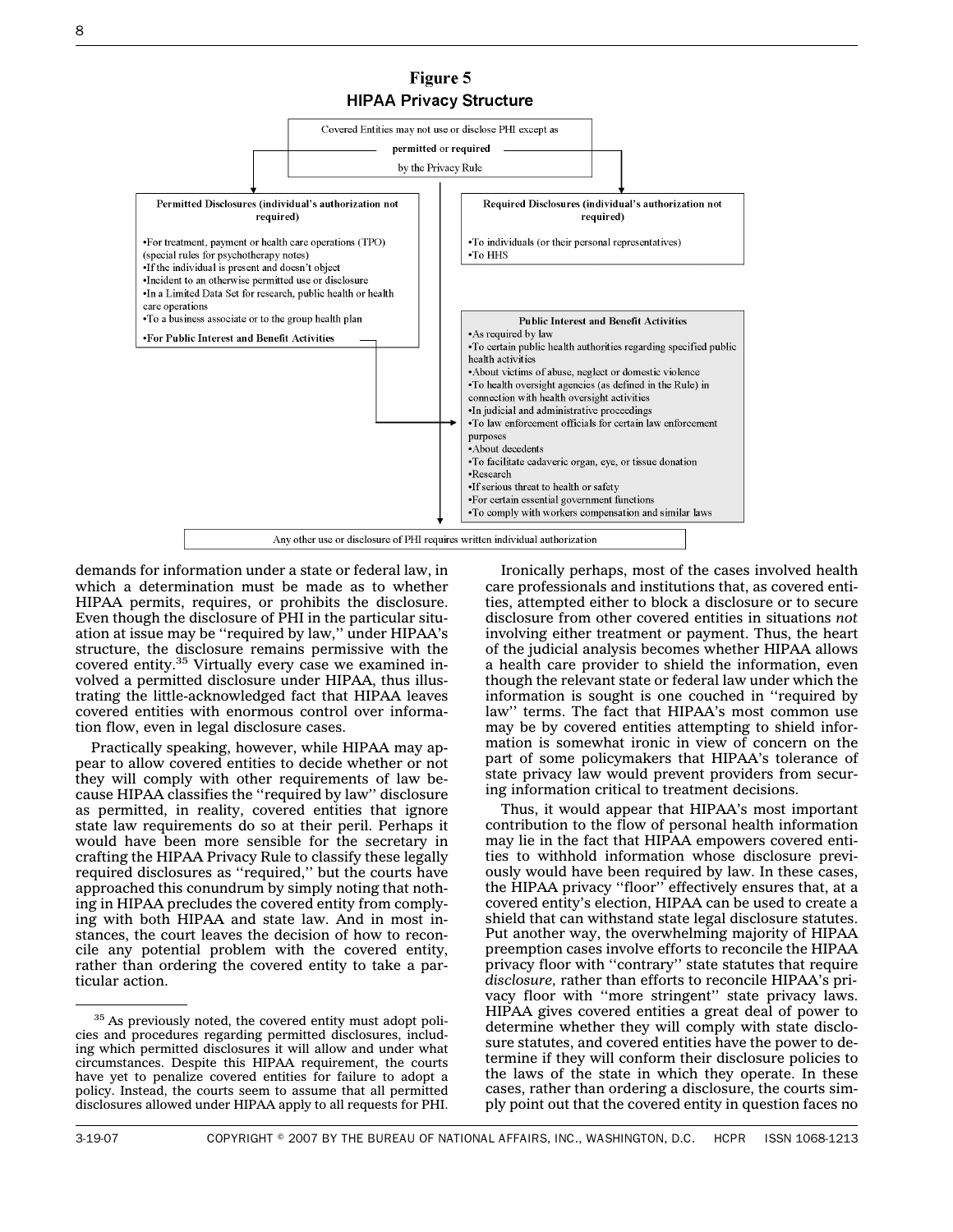barrier in complying with the state law, thereby reconciling the HIPAA floor with state disclosure law.36

## Courts rarely find HIPAA preemption of state laws that are ''contrary to'' the HIPAA privacy floor and instead focus on the discretionary power of covered entities to disclose information.

The heart of a HIPAA preemption analysis is a determination of whether state law is ''contrary to'' HIPAA and thus preempted, or whether the state law is "saved" (in ERISA parlance) because it is "more stringent" than the HIPAA floor.<sup>37</sup> Figure 6 underscores how few cases actually involve either of these two categories. Only 13 of the 113 cases reviewed involved judicial consideration of allegedly ''more stringent'' state law.





<sup>36</sup> *See Abbott v. Texas Dept. of Mental Health and Mental Retardation,* 2006 WL 2504417 (Tex. App.-Austin Aug. 30, 2006); *Sanders v. St. Charles Hosp. and Rehabilitation*, 820 N.Y.S.2d 846 (N.Y. Sup. Ct. 2006); *Anderson v. City of New York*, 2006 WL 1134117 (E.D.N.Y. April 28, 2006); *Rosales v. City of Bakersfield*, 2006 WL 988605 (E.D. Cal. April 13, 2006); *Armstrong v. Commonwealth of Kentucky*, 2006 WL 1045709 (Ky. Ct. App. March 31, 2006); *State ex rel. Cincinnati Enquirer v. Daniels*, 844 N.E.2d 1181 (Ohio 2006); *Massaro v. Massaro*, 2006 WL 350065 (N.J. Super. App. Div. Feb. 17, 2006); *Clancey v. Paramount Pictures Corp.*, 2005 WL 2222193 (Cal. Ct. App. Sept. 14, 2005); *In re Involuntary Termination of Parent Child Relationship of A.H., L.H., C.H., and J.H*, 832 N.E.2d 563 (Ind. Ct. App. 2005); *Raynor v. St. Vincent's Hosp. and Medical Center*, 801 N.Y.S.2d 241 (N.Y. Sup. Ct. 2005); *Ohio Legal Rights Service v. Buckeye Ranch, Inc.*, 365

<sup>37</sup> On its Web site, DHHS's Office for Civil Rights (OCR), which is charged with interpreting and administering HIPAA's Privacy Rule, describes in both its summary of the Rule and in its Frequently Asked Questions what it means for a state law to be ''more stringent'' than HIPAA. For instance, Question #405 explains that the Privacy Rule establishes a floor of federal protections and that if state law provides greater privacy protections for patients, state law is not preempted, even if it would appear to be ''contrary to'' HIPAA. Among the examples cited by OCR are those involving state laws prohibiting disclosure of an individual's HIV status. Although HIPAA permits such disclosure in certain circumstances, OCR says there is no onflict between the state law and HIPAA and therefore no preemption of state law because the ''more stringent'' state law would prevail.

Twenty-nine cases<sup>38</sup> have squarely addressed the question of whether a state law is preempted by HIPAA. Of most significance are those cases dealing with discovery disputes about what type of information can be used in a trial.

For example, when state laws require individuals who file a malpractice action to execute a broad release of their personal medical records upon filing, some courts have held that such laws are ''contrary to'' HIPAA and thus preempted because HIPAA includes a very specific and detailed list of requirements that must be included in any valid authorization for the release of PHI to a third party.<sup>39</sup> These cases generally stand for the proposition that HIPAA's more protective patient authorization requirements will govern in the face of sweeping state laws that mandate broad release of personal health information in a malpractice litigation context.

A related set of cases deals with state laws that address the informal *ex-parte* communications of defense counsel with plaintiff's treating physicians who are not themselves involved in the malpractice litigation. Some courts have determined that such contact is not allowed because HIPAA is more restrictive;<sup>40</sup> other courts have

<sup>38</sup> *See Hulse v. Suburban Mobile Home Supply Company,* 2006 WL 2927519 (D. Kan. Oct. 12, 2006); *Griffin v. Burden*, 2006 WL 2567223 (Ga. Ct. App. Sept. 7, 2006); *Crisp Regional Hosp., Inc. v. Sanders*, 2006 WL 2507153 (Ga. Ct. App. Aug. 31, 2006); *Brazier v. Crockett Hosp.*, 2006 WL 2040408 (Tenn. Ct. App. July 20, 2006); *Allen v. Wright*, 2006 WL 1976762 (Ga. Ct. App. July 14, 2006); *Northlake Medical Center, LLC v. Queen*, 634 S.E.2d 486 (Ga. Ct. App. 2006); *Constantino v. North Shore University Hosp.*, 820 N.Y.S.2d 842 (N.Y. Sup. Ct. 2006); *Fisher v. Yale University*, 2006 WL 1075035 (Conn. Super. Ct. April 3, 2006); *State v. Downs*, 923 So.2d 726 (La. Ct. App. 2005); *Harmon v. Maury County, TN*, 2005 WL 2133697 (M.D. Tenn. Aug. 31, 2005); *Travis v. Thane International, Inc.*, 2005 WL 1971900, (M.D. Tenn. Aug. 15, 2005); *Michelson v. Wyatt*, 880 A.2d 458 (N.J. Super. App. Div. 2005); *Alsip v. Johnson City Medical Center*, 2005 WL 1536192 (Tenn. Ct. App. June 30, 2005); *In re Diet Drug Litigation*, 895 A.2d 493 (N.J. Super. Ct. Law Div. 2005); *Valli v. Viviani*, 801 N.Y.S.2d 243 (N.Y. Sup. Ct. 2005); *Croskey v. BMW of North America, Inc.*, 2005 WL 1959452 (E.D. Mich. Feb. 16, 2005.); *Bayne v. Provost*, 359 F. Supp.2d 234 (N.D.N.Y. 2005); *Creely v. Genesis Health Ventures, Inc.*, 2004 WL 2943661 (E.D. Pa. Dec. 17, 2004); *Keshecki v. St. Vincent's Medical Center*, 785 N.Y.S2d 300 (N.Y. Sup. Ct. 2004); *Hawes v. Golden*, 2004 WL 2244448 (Ohio Ct. App. Sept. 22, 2004); *Crenshaw v. Mony Life Insurance Co*., 318 F. Supp.2d 1015 (S.D. Ca. 2004); *Law v. Zuckerman*, 307 F. Supp.2d 705 (D. Md. 2004); *Smith v. American Home Products Corp. Wyeth-Ayerst Pharmaceutical*, 855 A.2d 608 (N.J. Sup. Ct. 2003); *Tapp v. State*, 108 S.W.3d 459 (Tex. Ct. App.-Houston 2003); *U.S. ex re. Stewart v. Louisiana Clinic*, 2002 WL 31819130 (E.D. La. December 12, 2002); *O'Donnell v. Blue Cross Blue Shield of Wyoming*, 173 F. Supp.2d 1176 (D. Wyo. 2001); *Cowan v. Combined Ins. Co. of America*, 67 F. Supp.2d 1312 (M.D. Ala. 1999); *M.P. Means v. Independent Life and Accident Insurance Co.*, 963 F. Supp. 1131 (M.D. Ala. 1997); *Wright v. Combined Insurance Co. of America*, 959 F. Supp. 356 (N.D. Miss. 1997). <sup>39</sup> *See Griffin v. Burden*, 2006 WL 2567223 (Ga.App. Sept.

7, 2006); *Crisp Regional Hosp., Inc. v. Sanders*, 2006 WL 2507153 (Ga.App. August 31, 2006); *Allen v. Wright*, 2006 WL 1976762 (Ga.App. July 14. 2006); *Northlake Medical Center, LLC v. Queen*, 2006 WL 1914716 (Ga.App. July 13, 2006). *See* 45 CFR § 164.508(b) for the HIPAA requirements for a valid

authorization. <sup>40</sup> *See Allen v. Wright*, 2006 WL 1976762 (Ga.App. July 14, 2006); *Travis v. Thane International, Inc*., 2005 WL 1971900,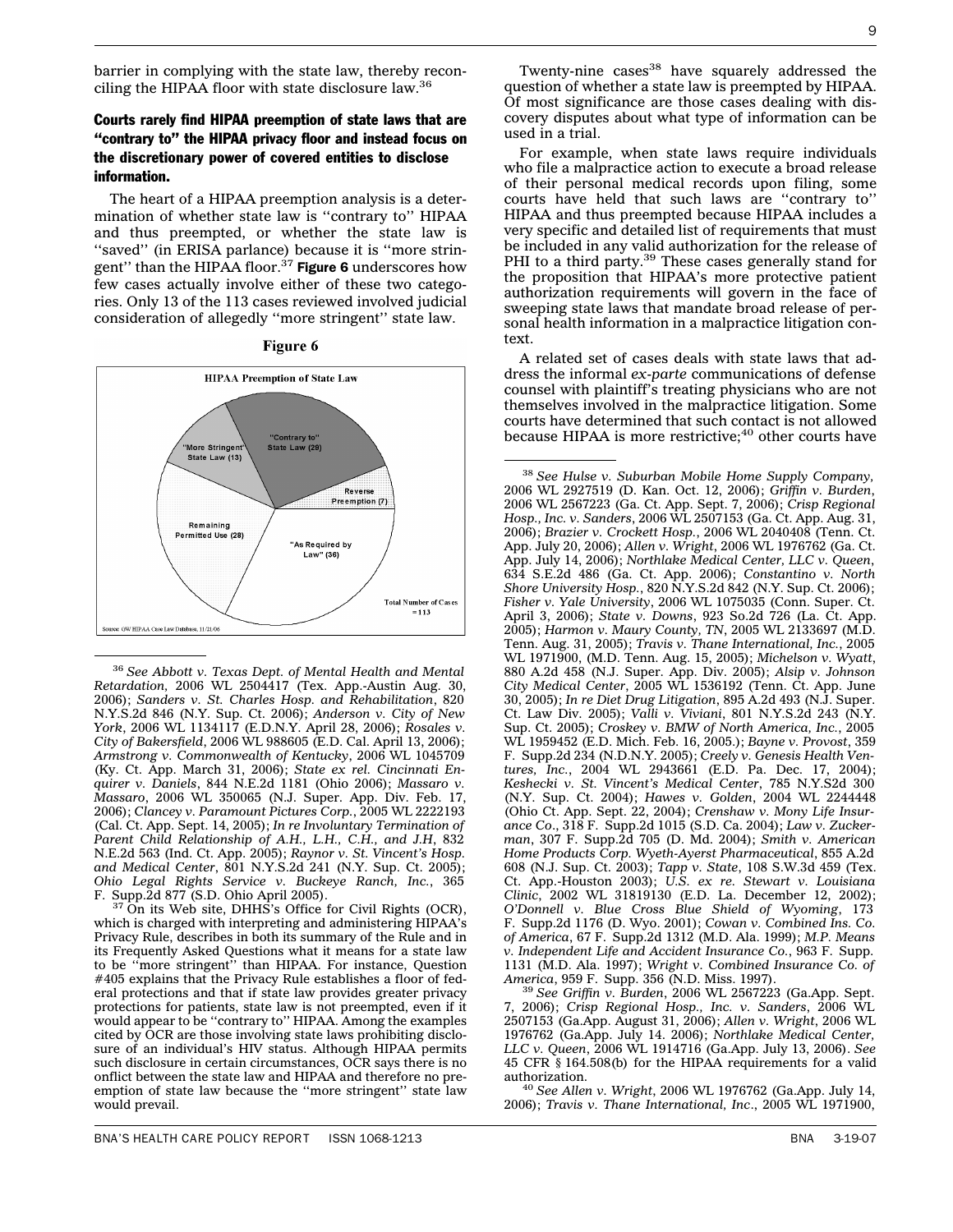determined that the practice may continue because a covered entity (the physicians) can comply with both the state law and  $HIPAA<sup>41</sup>$  In those latter cases, the court may order the non-party treating physician to disclose PHI with certain restrictions (since it would be a permitted disclosure under HIPAA for participation in legal proceedings), even though the physician, as a HIPAA-covered entity, may not have adopted a policy regarding such disclosure. Alternatively, the court simply may remind the non-party physician that disclosure of PHI in this context is permitted under HIPAA, and leave it to the physician to determine whether or not to communicate with defense counsel.<sup>42</sup>

## Courts permit ''more stringent'' state laws to survive preemption.

In only13 $43$  out of the 113 cases has the issue been whether a state law is ''more stringent'' than HIPAA and thus capable of surviving preemption. Again, most of these cases arise in the discovery context and focus on whether certain PHI—usually found in the patient's medical record—is admissible at trial. In some cases, the covered entity holding PHI may want to introduce the medical record in defense of a malpractice claim; in others, the covered entity wants to avoid producing PHI in the court proceeding, arguing that production violates the state physician/patient privilege law. Some courts have held that state laws governing the physician/patient privilege are ''more stringent'' than HIPAA and thus can be enforced because they override the HIPAA permitted use provisions. $44$  In other cases, however, the courts have concluded that the more strin-

WL 2927519 (D. Kansas Oct. 12, 2006); *In re Diet Drug Litigation*, 895 A.2d 493 (N.J.Super.L. 2005); *Valli v. Viviani*, 801 N.Y.S.2d 243 (N.Y.Sup. 2005); *Smith v. American Home Products Corp. Wyeth-Ayerst Pharmaceutical*, 855 A.2d 608 (NJ

Sup. Ct 2003). <sup>42</sup> *See Hitchcock v. Suddaby,* 801 N.Y.S.2d 234 (N.Y. Sup. Ct. 2005); *Keshecki v. St. Vincent's Medical Center*, 785

N.Y.S2d 300 (N.Y. Sup. Ct. 2004). <sup>43</sup> *See Findley v. Findley,* 937 So.2d 912 (La. Ct. App. 2006); *Bihm v. Bihm*, 932 So.2d 732 (La. Ct. App. 2006); *QT, Inc. v. Mayo Clinic Jacksonville*, 2006 WL 1371426 (N.D. Ill. May 15, 2006); *Giangiulio v. Ingalls Memorial Hosp.*, 850 N.E.2d 249 (Ill. App. 2006); *Ottinger v. Mausner*, 816 N.Y.S.2d 698 (N.Y. Sup. Ct. 2006); *Grove v. Northeast Ohio Nephrology Assoc., Inc.*, 844 N.E.2d 400 (Ohio Ct. App. 2005); *Citizens for Health v. Leavitt*, 428 F.3d 167 (3rd Cir. 2005); *Belote v. Strange*, 2005 WL 2758007 (Mich. Ct. App. Oct. 25, 2005); *In re Berg*, 886 A.2d 980 (N.H. 2005); *Y.J.K. v. D.A.*, 2005 WL 2220021 (D.C. Super. Ct. Sept. 9, 2005); *Moss v. Amira*, 826 N.E.2d 1001 (Ill. App. Ct. 2005); *Michota v. Bayfront Medical Center, Inc.*, 2005 WL 900771 (Fla. Cir. Ct. Feb. 24, 2005); *United States v. Diabetes Treatment Centers of America*, 2004 WL 2009416 (D. D.C. May 17, 2004). <sup>44</sup> *See Giangiulio v. Ingalls Memorial Hosp*., 850 N.E.2d 249

(Ill.App. 2006); *Bihm v. Bihm*, 2006 WL 1479802 (La.App. 3 Cir. May 31, 2006); *Ottinger v. Mausner*, 816 N.Y.S.2d 698 (N.Y.Sup. 2006); *Grove v. Northeast Ohio Nephrology Assoc.,*

gent state law can live in harmony with HIPAA.45 In these cases, courts, rather than counseling the covered entity holding PHI to adopt a disclosure policy permitting the disclosure, simply shift the decision of whether or not to disclose back to the covered entity or alternatively, issue an order directing disclosure.

## The ''as required by law'' cases illustrate how the courts are reconciling the HIPAA privacy floor with state disclosure laws.

Thirty-six cases have addressed what happens when a covered entity seeks to disclose (or is asked to disclose) PHI pursuant to a law other than HIPAA, under HIPAA's "as required by law" permitted use.<sup>46</sup> These cases also illustrate the means by which courts conclude that both state laws and HIPAA can co-exist. For requests for public information, some courts have held the covered entity may disclose PHI pursuant to a state

<sup>46</sup> See Abbott v. Texas Dept. of Mental Health and Mental *Retardation,* 2006 WL 2504417 (Tex. App.-Austin August 30, 2006); *State v. Siegel*, 136 P.3d 1214 (Or. Ct. App. June 16, 2006); *Boyd v. City and County of San Francisco*, 2006 WL 1390423 (N.D. Cal. May 18, 2006); *Rodriguez v. Folksamerica Reinsurance Co.*, 2006 WL 1359119 (D. Conn. May 15, 2006); *Sanders v. St. Charles Hosp. and Rehabilitation*, 820 N.Y.S.2d 846 (N.Y. Sup. Ct. 2006); *Richter v. Mutual of Omaha Ins. Co.*, 2006 WL 1277906 (E.D. Wis. May 5, 2006); *Anderson v. City of New York*, 2006 WL 1134117 (E.D.N.Y. April 28, 2006); *Rice v. Union Central Life Ins. Co.*, 2006 WL 1128223 (D. Idaho April 26, 2006); *Coffie v. City of Chicago*, 2006 WL 1069132 (N.D. Ill. April 21, 2006); *Rosales v. City of Bakersfield*, 2006 WL 988605 (E.D. Cal. April 13, 2006); *Armstrong v. Commonwealth of Kentucky*, 2006 WL 1045709 (Ky. Ct. App. March 31, 2006); *State ex rel. Cincinnati Enquirer v. Daniels*, 844 N.E.2d 1181 (Ohio 2006); *Massaro v. Massaro*, 2006 WL 350065 (N.J. Super. App. Div. Feb. 17, 2006); *U.S. v. Zamora*, 408 F. Supp.2d 295, 298 (S.D.Tex. 2006); *Protection & Advocacy System, Inc. v. Freudenthal*, 412 F. Supp.2d 1211 (D. Wyo. 2006); *In re Estate of Broderick*, 125 P.3d 564 (Kan. Ct. App. 2005); *U.S. v. W. R. Grace*, 401 F. Supp.2d 1093 (D. Mont. 2005); *U.S. ex rel. Kaplan v. Metropolitan Ambulance & First-Aid Corp.*, 395 F. Supp.2d 1 (E.D.N.Y. 2005); *Clancey v. Paramount Pictures Corp.*, 2005 WL 2222193 (Cal. Ct. App. Sept. 14, 2005); *Tomczak v. Ingalls Memorial Hosp.*, 834 N.E.2d 549 (Ill. App. Ct. 2005); *In re Involuntary Termination of Parent Child Relationship of A.H., L.H., C.H., and J.H*, 832 N.E.2d 563 (Ind. Ct. App. 2005); *In re MacLeman*, 808 N.Y.S.2d 918 (N.Y. Sur. Ct. 2005); *U.S. v. Mathis*, 377 F. Supp.2d 640 (M.D.Tenn. 2005); *Commonwealth v. Pratt*, 2005 WL 1459650 (Mass. Super. Ct. June 9, 2005); *Carpenter v. Massachusetts Inst. of Technology*, 2005 WL 1476542 (Mass. Super. Ct. May 12, 2005); *Hitchcock v. Suddaby*, 801 N.Y.S.2d 234 (N.Y. Sup. Ct. 2005); *Raynor v. St. Vincent's Hosp. and Medical Center*, 801 N.Y.S.2d 241 (N.Y. Sup. Ct. 2005); *Fliegelman v. Stamford Health System, Inc.*, 2005 WL 1273887 (Conn. Super. Ct. April 27, 2005); *Ohio Legal Rights Service v. Buckeye Ranch, Inc.*, 365 F. Supp.2d 877 (S.D. Ohio April 2005); *Chapman v. Health and Hospitals Corporations*, 796 N.Y.S.2d 876 (N.Y. Sup. Ct. 2005); *Smith v. Rafalin*, 800 N.Y.S.2d 357 (N.Y. Sup. Ct. 2005); *Webdale v. North General Hosp.*, 796 N.Y.S.2d 861 (N.Y. Sup. Ct. 2005); *McGuire v. Rawlings Co.*, LLC. 2005 WL 895870 (Conn. Super. Ct. March 14, 2005); *Girard v. Girard*, 2005 WL 704366 (Conn. Super. Ct. February 10, 2005); *Steele v. Clifton Springs Hosp. and Clinic*, 788 N.Y.S.2d 587 (N.Y. Sup. Ct. 2005); *In re Will of Ettinger*, 793 N.Y.S.2d 739 (N.Y. Sur. Ct. 2005).

<sup>(</sup>M.D.Tenn. Aug. 15, 2005) (although court did allow admittance of this evidence because the patient had authorized it); *Alsip v. Johnson City Medical Center*, 2005 WL 1536192 (Tenn.Ct.App. June 30, 2005); *Croskey v. BMW of North America, Inc*., 2005 WL 1959452 (E.D. Mich. Feb. 16, 2005); *Bayne v. Provost*, 359 F. Supp.2d 234 (N.D.N.Y. 2005); *Keshecki v. St. Vincent's Medical Center*, 785 N.Y.S2d 300 (NY Sup. Ct. 2004); *Crenshaw v. Mony Life Insurance Co*., 318 F. Supp.2d 1015 (S.D. Ca. 2004); *Law v. Zuckerman*, 307 F. Supp.2d 705 (D. Md. 2004). <sup>41</sup> *See Hulse v. Suburban Mobile Home Supply Co.*, 2006

*Inc*., 844 N.E.2d 400 (Ohio App. 9 Dist. 2005); *Y.J.K. v. D.A*.,

<sup>&</sup>lt;sup>45</sup> See Findley v. Findley, 2006 WL 2393129 (La.App. Aug. 16, 2006); *Belote v. Strange*, 2005 WL 2758007 (Mich.App. Oct. 25, 2005); *In re Berg*, 886 A.2d 980 (N.H. 2005); *Moss v. Amira*,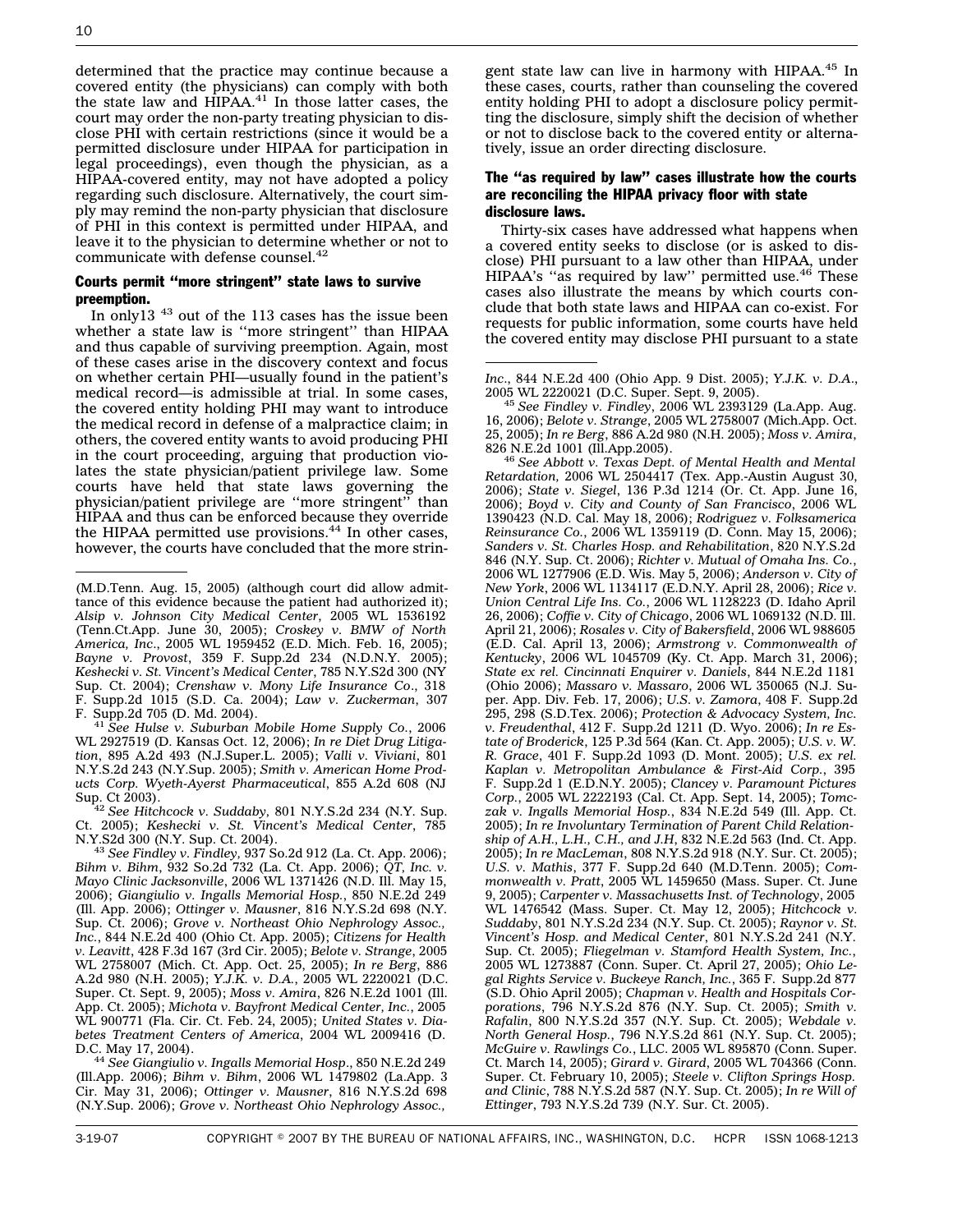Freedom of Information Act (FOIA) request and that HIPAA does not present a bar to disclosure.<sup>47</sup> However, when the state law itself prohibits disclosure through an exception to its FOIA, both HIPAA and the state law operate together to deny the release of PHI.<sup>48</sup> HIPAA has not been an obstacle to disclosure under state mandatory disclosure laws, since this form of compliance is permitted under several HIPAA provisions.49

The majority of cases that deal with the ''as required by law'' test permit disclosure under HIPAA. These cases serve to illustrate the frequency with which covered entities may simply be unsure about what to do in the face of a court order, subpoena, or other discovery request when PHI is sought to be used at trial as evidence. Inevitably, the party seeking to use the information to its benefit argues that the covered entity may release PHI pursuant to HIPAA's ''as required by law'' provisions for use in ''judicial or administrative proceedings'' or for ''law enforcement purposes.'' Courts generally have held in these situations that the covered entity may disclose the PHI under this permitted use, so long as the HIPAA safeguards—such as notice to the patient and an accompanying protective order limiting the release—are in place and there exists no more stringent state law on the issue.<sup>50</sup>

## Courts view HIPAA as creating a disclosure protocol for PHI, not a substantive physician/patient privilege.

As noted, the courts are consistent in their view that HIPAA did not create a federal physician/patient privilege, and most are in agreement that HIPAA generally creates a process for determining legal uses and disclosures of PHI, not substantive evidentiary rights.<sup>51</sup> These conclusions have led some courts, in evaluating the legal effect of HIPAA preemption, to confront the following question: in a federal case involving federal claims brought in federal court pursuant to the federal rules of evidence, must ''more stringent'' state evidentiary laws apply in a solely federal context as a result of the HIPAA preemption rule? Termed ''reverse preemption'' by the courts, a clear trend is emerging that denies applicability of state evidentiary laws even if arguably more stringent than HIPAA, when the suit involves enforcement of federal law. As one court described it, ''the HIPAA regulations do not impose state evidentiary privileges on suits to enforce federal law.''52 The cases

further illustrate judicial reconciliation of HIPAA with other law, both state and federal: stricter state laws will be applicable in state cases while HIPAA will apply without interference from state evidentiary law in the federal domain.

## Conclusion

This analysis explores how the legal system grapples with the introduction of federal rules governing the protection, management, and disclosure of personal health information. Nearly 500 cases related to HIPAA have been litigated since its enactment, and 113 of these cases focus on the important question of how HIPAA's federal standards are to be squared with both state law and with other federal laws. Only 13 cases involve reconciling the HIPAA disclosure provisions with more stringent state laws. Most cases involve the application of HIPAA and state privacy laws to the question of PHI in the legal process. There is no evidence from the case law that either HIPAA or state privacy laws act as barriers either to the disclosure of health information essential to health care quality or to the use of such information to create transparent health care quality information through aggregated and de-identified health information.

The sheer volume of litigation focusing on HIPAA's interface with the legal process probably will come as no surprise to those who are familiar with the legal process or HIPAA. Health care is a field driven by law and adversarial proceedings. Health information is and always has been a basic byproduct and pillar of health care and health information is integral to the legal process. Because the disposition of countless claims turns on the consideration of medical evidence—much of it ''PHI'' as the term is used in HIPAA—litigation involving the meaning of HIPAA in relation to state law is inevitable.

A close examination of the 113 HIPAA Privacy Rule cases decided as of the end of 2006 in which decisions on the merits were reached supports several basic conclusions:

*First,* the cases overwhelmingly focus on HIPAA's effect on the use of PHI in the legal process itself. Few cases present conflicts between HIPAA and more stringent state laws. None of the cases involve the impact of more stringent state laws on efforts by health care providers to secure information essential for treating patients. Indeed, a common litigation posture is that of provider as a covered entity attempting to use HIPAA as either a sword or a shield: either to prevent disclosure of PHI or to gain access to it to defend against malpractice. In either scenario, the analysis is the same: can state law be reconciled with HIPAA's permitted disclosure provisions?

*Second,* examination of the judicial process at work in the HIPAA cases underscores a clear desire on the part of the courts to reconcile state disclosure laws with HIPAA privacy safeguards. Ironically, the key to reconciling HIPAA and state law is that in most of the cases, the disclosure at issue is one that is permitted, but not

<sup>47</sup> *See Abbott v. Texas Dept. of Mental Health and Mental Retardation*, 2006 WL 2504417 (Tex.App.-Austin Aug. 30, 2006); *State ex rel. Cincinnati Enquirer v. Daniels*, 844 N.E.2d

<sup>&</sup>lt;sup>48</sup> See Hill v. East Baton Rouge Parish Dept. of Emergency *Medical Services*, 925 So.2d 17 (La.App. 1 Cir. 2005); *Michel-*

<sup>&</sup>lt;sup>49</sup> See Protection & Advocacy System, Inc. v. Freudenthal, 412 F. Supp.2d 1211 (D.Wyo. 2006).

<sup>&</sup>lt;sup>50</sup> See Boyd v. City and County of San Francisco, 2006 WL 1390423 (N.D.Cal. May 18, 2006); *Rodriguez v. Folksamerica Reinsurance Co.*, 2006 WL 1359119 (D.Conn. May 15, 2006); *Anderson v. City of New York*, 2006 WL 1134117 (E.D.N.Y. April 28, 2006); *Rice v. Union Central Life Ins. Co*., 2006 WL 1128223 (D.Idaho April 26, 2006); *Rosales v. City of Bakersfield*, 2006 WL 988605 (E.D.Cal. April 13, 2006).

<sup>51</sup> See *Shemonic v. Manoff*, 2006 WL 741447 (S.D.Ill. March 21, 2006); *Holzle v. Healthcare Services Group, Inc*., 801 N.Y.S.2d 234 (N.Y.Sup. 2005); *Northwestern Mem'l Hosp. v.*

*Ashcroft*, 362 F.3d 923, 925 (7th Cir. 2004). <sup>52</sup> *Northwestern Mem'l Hosp. v. Ashcroft*, 362 F.3d 923, 925 (7th Cir. 2004); *See also In re Grand Jury Proceedings*, 2006

WL 2831035 (D. Me. Oct. 3, 2006); *Sunrise Opportunities, Inc. v. Regier*, 2006 WL 581150 (N.D.Ill. March 7, 2006); *U.S. ex rel. Camillo v. Ancilla Systems, Inc*., 233 F.R.D. 520 (S.D.Ill. 2005); *Kalinoski v. Evans*, 377 F. Supp.2d 136, 139 (D.D.C. 2005); *EEOC v. Boston Market Corp.*, 2004 WL 3327264 (E.D.N.Y. Dec. 16, 2004); *National Abortion Federation v. Ashcroft*, 2004 WL 555701 (S.D.N.Y. March 19, 2004).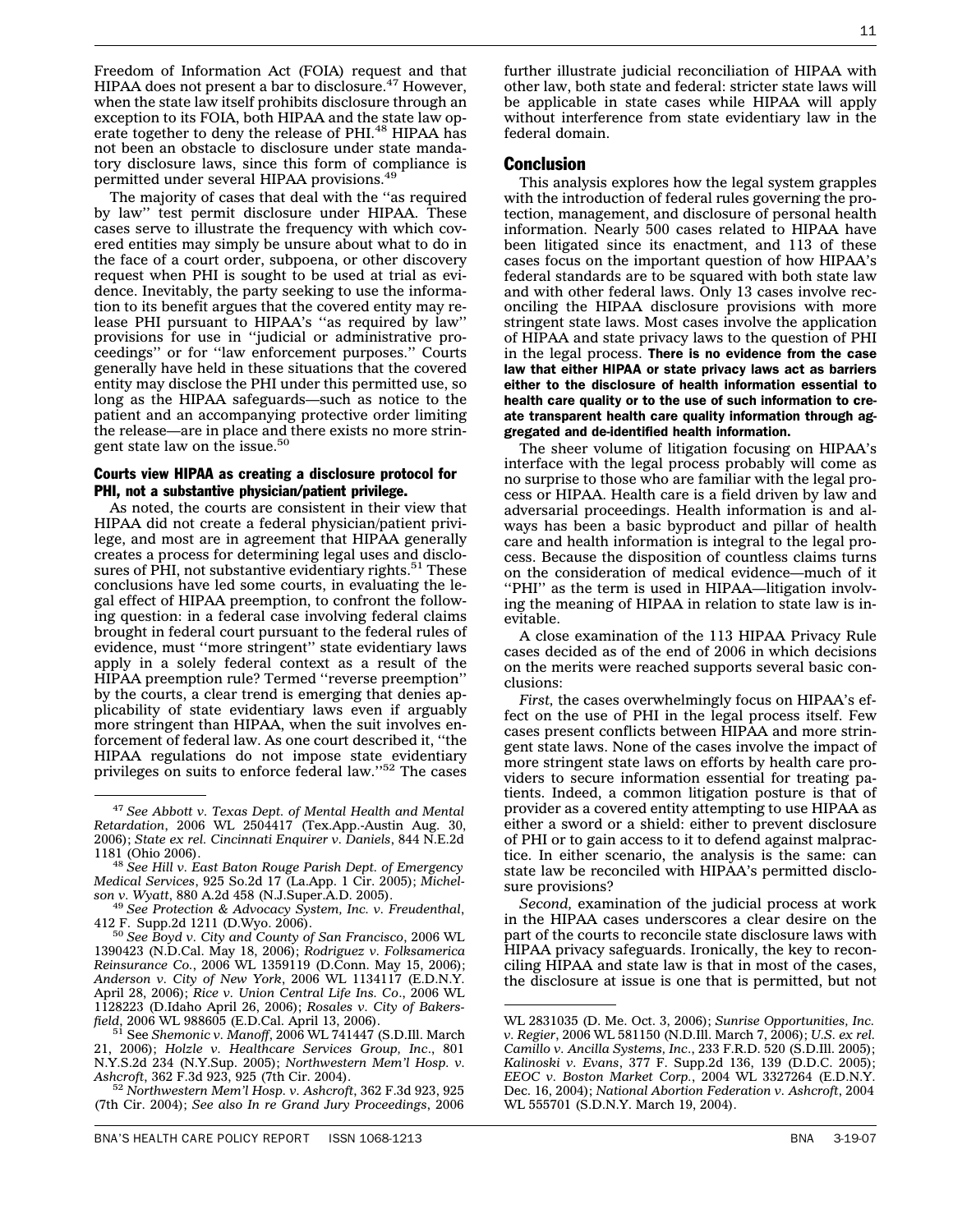required, under HIPAA. Covered entities have the power under HIPAA—through their adoption of explicit disclosure policies—to determine the circumstances and extent of disclosure, including arguably the extent to which they will comply with variable state disclosure laws (although, as previously noted, a decision by the covered entity not to comply with a state law requirement is undertaken at the entity's peril).

If anything, HIPAA—far from being undermined by the continued vitality of more stringent state laws permits covered entities to substitute their own uniform policies for variable state disclosure laws. If covered entities desire to disclose the requested PHI, they generally can do so either by adopting a disclosure policy that permits disclosure, by observing a state reporting requirement, or by exercising an exception to a state privilege law. Based on the cases under HIPAA to date, covered entities that do not want to disclose information stand an excellent chance of persuading a court that HIPAA classifies most disclosures as permitted and therefore, the decision to disclose is up to the entity. Whether covered entities understand their power to determine health information transparency and establish such norms is doubtful at this point, given the extensive litigation seeking clarification of duties and rights under HIPAA.

*Third,* courts are consistent in their view that HIPAA creates no new substantive evidentiary rights but instead sets up a process for managing and disclosing PHI, a process that centralizes decisionmaking within the covered entity itself as part of the Privacy Rule's permitted disclosure provisions. Moreover, courts appear to dismiss the relevance of state evidentiary law as a means of processing the disclosure and management of PHI when the issue is one arising under federal law and the judicial forum is federal.

*Fourth,* were Congress to attempt to legislate uniformity in health information law, many of the most important applications of these changes would come in the context of states' legal processes, not in a health care quality or information transparency context. In this vein, more compelling policy development would appear to be initiatives aimed at fostering the diffusion of the technology essential to the adoption and use of health information systems capable of routinely providing the public with vital information about the quality and safety of care.

Based on our review of the HIPAA privacy cases, we find nothing to suggest that the preservation of more stringent state laws creates a barrier to interoperability of HIT systems that can produce public information about system performance. Indeed, if anything, the current HIPAA privacy standard may confer on covered entities greater power to shield information than might be desirable in an age of health information transparency. Courts understand HIPAA as vesting covered entities with the power to determine the extent of PHI disclosure under state law, even state laws whose disclosure obligations are compelled by overarching public health policy concerns (such as disclosures of PHI related to a public health threat and during a time of public health emergency declared under state law).<sup>53</sup> Whether HIPAA could be invoked to prevent a state from pursuing affirmative information transparency efforts using de-identified and aggregated data remains to be seen.

To the extent that there is the potential for more stringent state laws to limit access to PHI essential to safety and quality, such a barrier is not evident in the HIPAA litigation to date. One explanation is that there are few state laws that meet the ''more stringent than'' test, thereby suggesting that such wide variability is more myth than reality. Another is that where state law in fact is more stringent, providers are aware of the law and thus routinely do not seek the information. This custom of avoiding certain health information because consent is required poses a serious problem for health care quality improvement.

A key step to clarify the fact that neither HIPAA nor state laws pose barriers to health care quality improvement or transparency systems would be comprehensive guidance from the HHS Office for Civil rights explaining HIPAA's relevance to such initiatives and how compliance can be achieved. States that set independent privacy laws might consider undertaking parallel efforts to clarify the legality of health information use as part of transparency and quality improvement initiatives.

Were Congress to consider the legal option of further expanding HIPAA preemption to substitute uniform federal standards for those more stringent state laws that do exist, such a legal approach to uniformity would raise several important implications.

First, Congress would be required to revisit the very difficult question of privacy of personally identifiable health information that would compel a substantive balancing of intensely held personal health interests against broader questions of public health and welfare. Although this balancing of personal versus public considerations is a traditional feature of the lawmaking process, the question of whether to undertake an effort to set a HIPAA ceiling, as well as a HIPAA floor, is a complicated one. HIPAA already preempts state disclosure laws to establish a federal privacy floor. Given the extremely limited evidence of a negative impact that the existence of more stringent state laws has had, the policy question is whether there is a justification for undertaking a strenuous effort to set a privacy ceiling, especially when the issues that would need to be addressed involve some of the most personal in all of health care and are inextricably linked to the functioning of state civil and criminal judicial process.

Second, it is not clear that a broadening of HIPAA preemption would limit legal uncertainty and litigation. Were Congress to adopt a ''field preemption'' approach, that is, to preempt all state health information law, the result would be continuing judicial involvement and uncertainty. While this approach has been urged by some as part of the debate over the pending health information systems legislation, no greater clarity or reduction in litigation is likely to result from such a change because the courts still will be involved in HIPAA cases. Broad field preemption in the privacy arena requires statutory language preempting state laws that ''relate to'' health information privacy to achieve the goal of establishing a single uniform standard for the management and disclosure of PHI. Even limiting preemption to those state laws ''connected with'' privacy, confidentiality, or security would not eliminate the potential for

<sup>&</sup>lt;sup>53</sup> In addition, in cases of national emergency, the Project BioShield Act of 2004, Pub. L. No. 108-276 (July 21, 2004), 118 STAT. 835, authorizes the HHS secretary to suspend certain provisions of HIPAA.